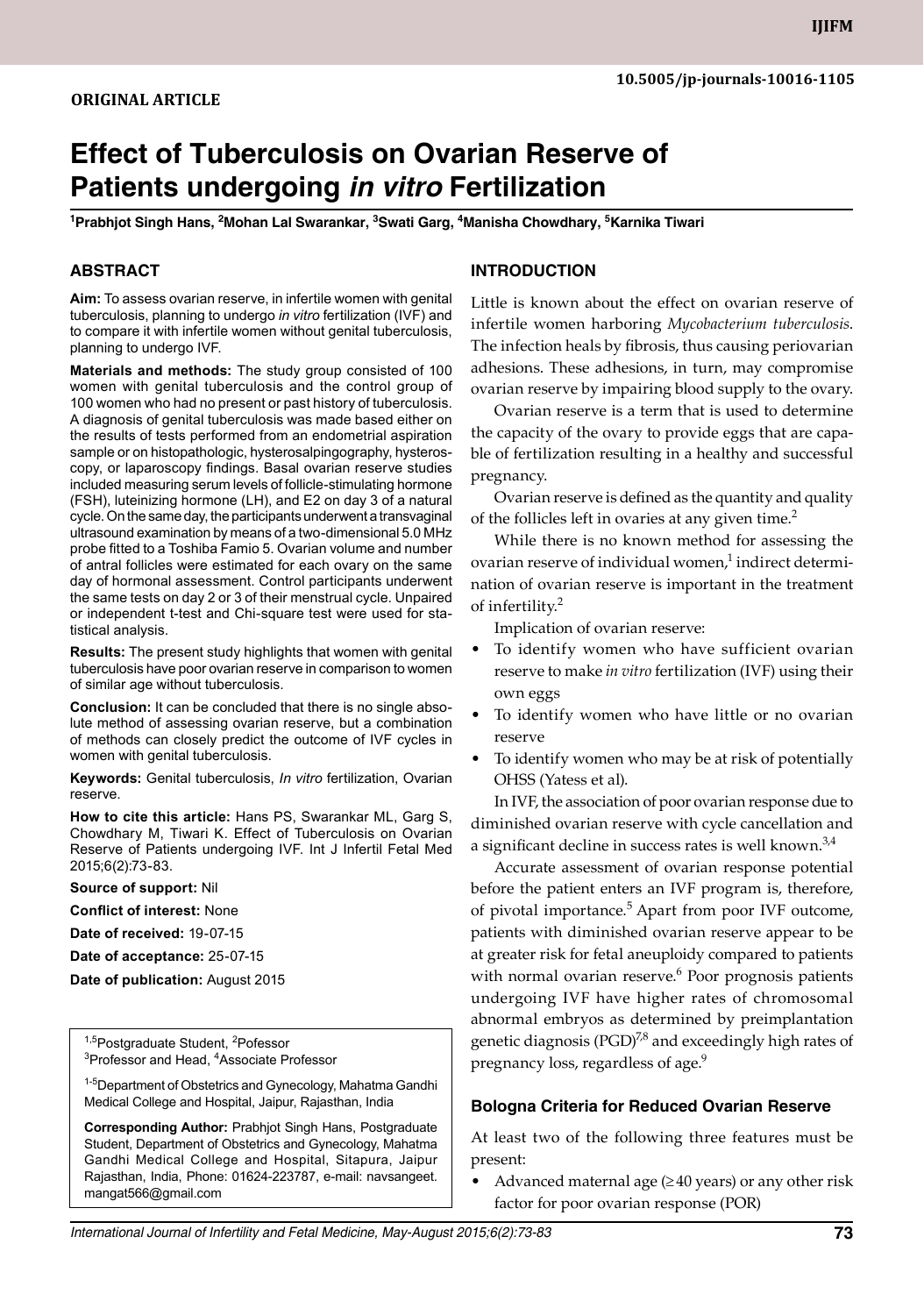- A previous POR  $(≤3$  oocytes with a conventional stimulation protocol)
- An abnormal ovarian reserve test (AFC 5–7 follicles or AMH 0.5–1.1 ng/ml) (Ferraretti et al).

# **Ovarian Reserve Tests**

Over the past two decades, a number of ovarian reserve tests have been studied for their ability to predict outcome of IVF in terms of oocyte yield and occurrence of pregnancy. The accurate determination of ovarian reserve remains to be a challenge for reproductive physicians.<sup>1</sup>

# **SCREENING OF OVARIAN RESERVE**

We review, here, all available tests of ovarian reserve by outlining their key strengths and weakness.

# **Follicle Stimulating Hormone**

One of the first tests that were used to monitor ART cycles and offer an outcome prediction was the basal or early follicular phase follicle-stimulating hormone (FSH) level. Follicle-stimulating hormone is measured during cycle day 2 to 3, while the ovarian hormone levels are not yet elevated and a normal value is typically cited as lesser than 10 mIU/ml.

The FSH level offers a reasonable understanding of the hypothalamus-pituitary-gonadal axis, as it responds to feedback from estradiol and progesterone.

# *Advantages*

- This test is relatively cheap (400 INR) and only involves a blood draw.
- The results are usually available within 1 to 2 days.
- It has a very high specificity, upwards of 95%
- At very high levels, FSH values are accurate predictors of poor response to ART treatment and failure of pregnancy, $10$  as they correlate with lower oocyte yield, higher rates of cancellation and lower rates of implantation and pregnancy.<sup>11</sup>

# *Disadvantages*

- *False negatives:* Follicle-stimulating hormone values have to be interpreted in conjunction with an estradiol of lesser than 75 to 80 pg/ml, to exclude a false lowering of FSH in response to an elevated estradiol, such as in cases of oral contraceptive use or pregnancy.<sup>12</sup>
- *False positives:* Although rare (~5%), cases of false positive FSH levels have been described. In the reported cases, patients with normal ovarian reserve had markedly elevated FSH values, as a result of either autoimmune or heterophile anti-FSH antibodies. Hence, clinical judgment is paramount in the interpretation of this test.
- Both the FSH and estradiol values are laboratory specific and practice-specific and should be interpreted individually in the setting of each patient's clinical scenario.
- Follicle-stimulating hormone has a pulsatile and circadian pattern of secretion that introduces the potential for measurement variability.

# **Inhibin B**

Inhibin B is one of the two subunits of inhibin, a 32 kDa dimeric glycoprotein member of the transforming growth factor-beta (TGF- $\beta$ ), superfamily that is produced by the granulosa cells of preantral follicles and early antral follicles. Whereas inhibin B is the dominant subunit present during the early to-mind-follicular phase of the menstrual cycle, inhibin A levels rise during the latefollicular and mid-luteal phases. Inhibin acts primarily by binding and inhibiting, as its name implies, activin, and thus decreasing FSH production at the level of the anterior pituitary. As a result of this interaction, inhibin B has been developed as a marker of ovarian reserve.

# *Advantages*

- This test is affordable and only involves a blood draw.
- The results are usually available within 1 to 2 days.

# *Disadvantages*

- There is a lack of reliable assays. Only recently have second-generation assays been described, but they have not yet being incorporated into clinical practice.
- It had little value in predicting menopause, ovarian response and ART treatment outcomes.<sup>10</sup>

# **Anti-Müllerian Hormone**

Similar to inhibin B, anti-Müllerian hormone (AMH) is another dimeric glycoprotein member of the TGF- $\beta$ superfamily and is produced by the granulosa cells of follicles that are up to 6 mm in diameter. Once follicles mature AMH is no longer secreted and this is reflected in its levels across life: AMH is barely detectable at birth, reached a peak after puberty and progressively decreases after that until it returns to undetectable levels in menopause.<sup>13</sup> Anti-Müllerian hormone promotes FSH-dependent ovarian follicular growth and inhibits primordial follicle pool depletion. Serum levels greater than 0.7 ng/mg are considered normal, whereas values less than 0.3 ng/ml indicate DOR. Age-specific values are also available for AMH.

# *Advantages*

• This test is relatively cheap (1500 INR) and only involves a blood draw.

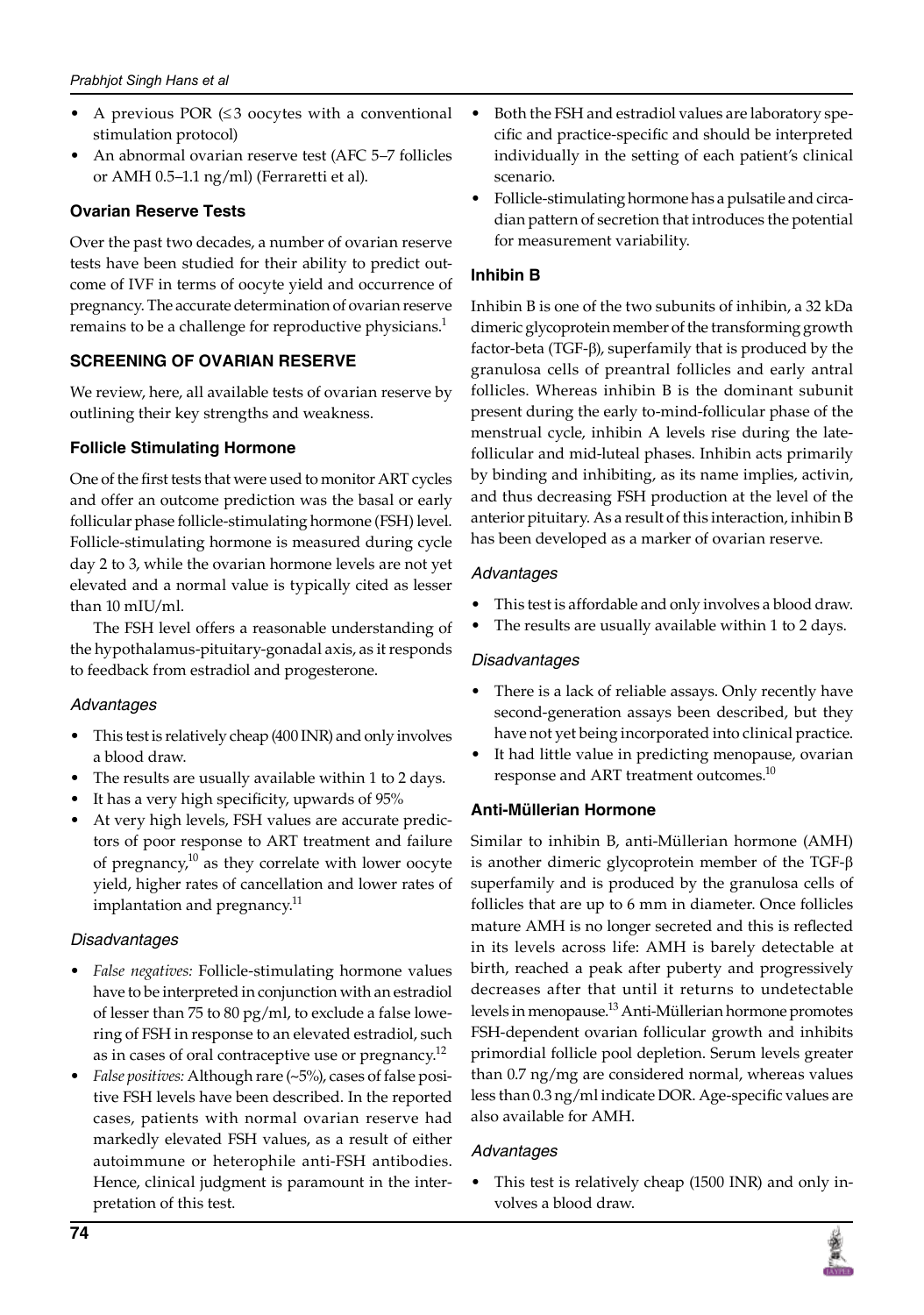*Effect of Tuberculosis on Ovarian Reserve of Patients undergoing in vitro Fertilization*

- Anti-Müllerian hormone is the earliest and most sensitive biomarker of ovarian reserve decline with changes noted well before changes in FSH or inhibin B14:
- Unlike most other marker of ovarian reserve, AMH can be measured at anytime during the menstrual cycle as its value does not fluctuate. This allows for much higher scheduling flexibility and is not affected by cycle irregularities or difficulties with documentation.
- Anti-Müllerian hormone levels are independent of the hormonal status of the patient, i.e. pregnancy, use of oral contraceptives or gonadotrophin-releasing hormone agonist treatment. It can, thus, be measured and reliably interpreted during any of these states, without unnecessarily delaying diagnosis and initiation of treatment.
- Anti-Müllerian hormone age-specific values are potentially more informative than other markers were normal ranges are based on a cross-section of women independent of age.
- Anti-Müllerian hormone is a useful measure of ovarian reserve even in the context of elevated baseline FSH values and it allows for individualized ovulation induction protocols.
- Anti-Müllerian hormone is also reliable predictor of ovarian response to treatment, ovarian hyperstimulation syndrome as a result of ART and the onset of menopause.15-19

#### *Disadvantages*

- Anti-Müllerian hormone is run using ELISA assay, as opposed to an automated platform, therefore, requiring outsourcing for labs that may not run it daily. This, in turn, limits the test's widespread use because of a longer than 1 to 2 days waiting time to obtain results.
- Its value may be limited in certain populations, namely patients with obesity and polycystic ovary syndrome, as they are both characterized by ovulatory dysfunction. Whereas polycystic ovary syndrome patients tends to have higher AMH values, obese patients have lower AMH levels than their nonobese counterparts.14,15
- Limited data exists on the predictive value of serum AMH in predicting pregnancy, although this is rapidly changing.

# **Transvaginal Ultrasonography**

Another approach is to examine the ovaries by gynecologic ultrasound to determine their size as the ovaries depleted of follicles tend to be smaller<sup>15</sup> and to evaluate the antral follicular count on day 2/3 of menstrual cycle. $^{16}$ 

|          | Antral follicle count |                      | Significance             |
|----------|-----------------------|----------------------|--------------------------|
| $\leq 4$ |                       |                      | Poor reserve             |
| $4 - 7$  |                       |                      | Low reserve              |
| $8 - 12$ |                       |                      | Slightly reduced reserve |
| >12      |                       |                      | Normal                   |
|          | ----                  | $\sim$ $\sim$ $\sim$ |                          |

(Ghumman 2006. p. 135)

# **AGE AND OVARIAN RESERVE**

The ovary is generally thought of as an egg bank from which the woman draws eggs during her reproductive life. The human ovary contains a population of primordial follicles. At 18 to 22 weeks post-conception, the female ovary contains its peak number of follicles (about 300,000 in the average case, but individual peak population's range from 35,000 to 2.5 million.<sup>20</sup>

# **LIFE HISTORY OF OVARIAN FOLLICLE**

The size of the initial ovarian reserve is strongly influenced by genetics. Also, elevated androgen levels during prenatal development have an adverse effect on the early establishment of the ovarian reserve.<sup>21</sup>

Each menstrual cycle one egg cell is released by ovulation. In addition, the remaining follicles that were recruited towards maturation are lost by atresia. Few if any egg cells are replenished during the reproductive years. However, this loss by the menstrual cycle only accounts for approximately up to 10 egg cells per month, thus, accounting for only a small fraction of the actual loss of egg cells throughout the lifetime.

Variations in age at the occurrence of specific stages of ovarian aging.<sup>25</sup>

One additional contributory mechanism for the decline in the ovarian reserve with age appears to be a decreased gene expression of proteins involved in DNA repair by homologous recombination, such as BRCA1, MRE11, Rad51 and ATM.<sup>22</sup>

From studies on natural populations in which no consistent methods of birth control are applied, it has been shown that natural fertility starts to decline after the age of 30, accelerates in the mid-30s and will lead to sterility at a mean age of  $41.^{23\text{-}25}$ 

The reduction in female fertility can also be shown from contemporary population studies. The chance of not conceiving a first child within 1 year increases from under 5% in women in their early 20s to approximately 30% or over in the age group of 35 years and older. So, although the majority of women of older age will obtain the desired pregnancy within a 1 year period, the chance of becoming subfertile increases <6 fold in comparison with very young women. $^{26}$ 

Causes of decreased ovarian reserve:

• Genetic

• Age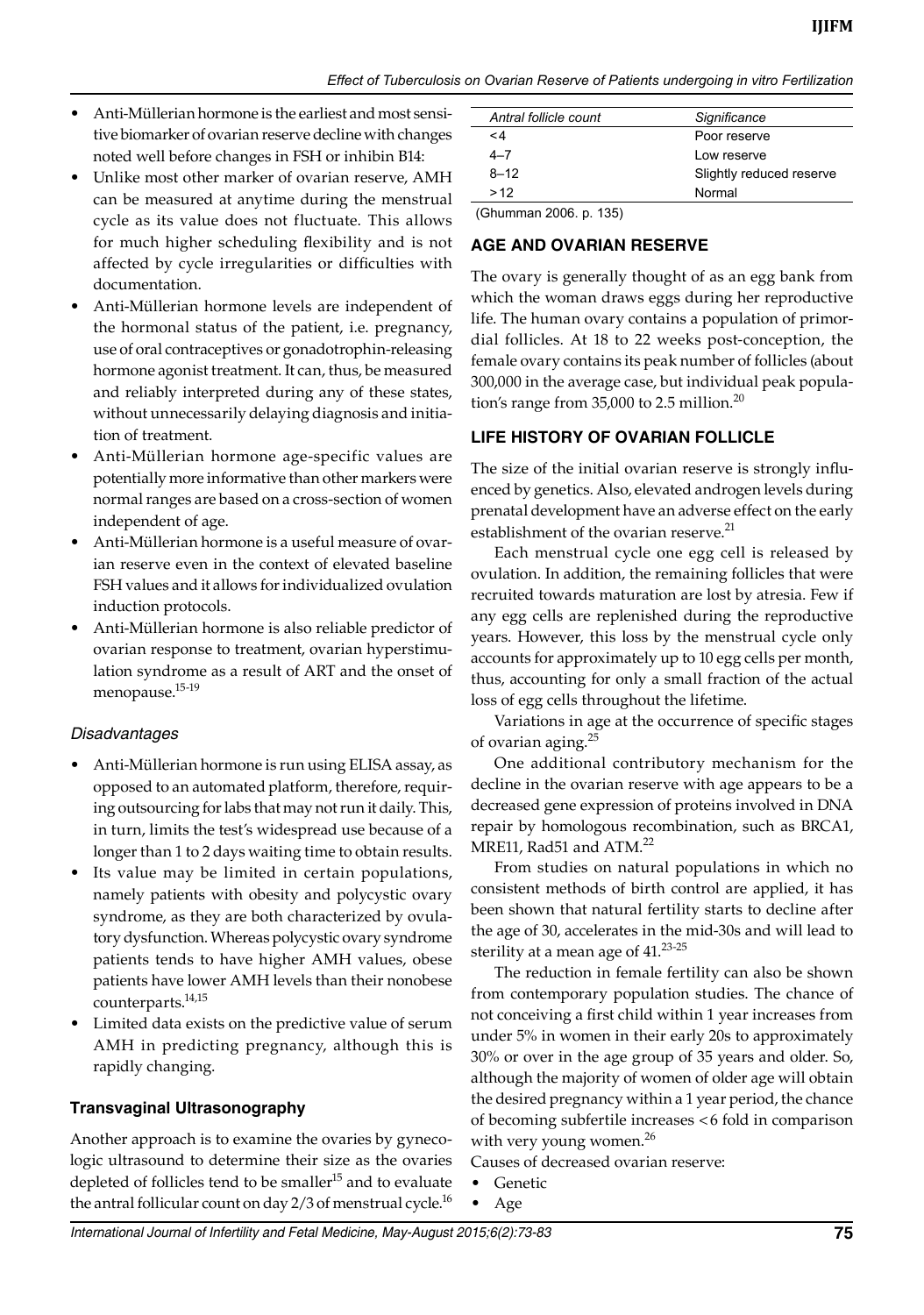- **Infection**
- Pelvic
- Systemic (tuberculosis)
- hormonal imbalance
- STD
- Gynecological surgeries
- Body weight
- Misce.

# **Genital Tuberculosis (TB) is a Major Cause of Infertility in India, Accounting for 17 to 40% of Cases**

Tuberculosis, MTB, or TB (short for tubercle bacillus), in the past also called phthisis, phthisis pulmonalis, or consumption, is a common, and in many cases fatal, infectious disease caused by various strains of mycobacteria, usually *M. tuberculosis*. 27

Tuberculosis typically attacks the lungs, but can also affect other parts of the body. It spreads through the air when people who have an active TB infection cough, sneeze, or otherwise transmit respiratory fluids through the air.<sup>28</sup>

Most infections do not have symptoms, known as latent tuberculosis. About one in 10 latent infections eventually progresses to active disease which, if left untreated, kills more than 50% of those so infected. Latency is a frequent outcome of untreated or incompletely treated *M. tuberculosis* infection, creating a longstanding reservoir of future disease and contagion.<sup>28</sup>

One third of the world's population is thought to have been infected with *M. tuberculosis*, 29 with new infections occurring in about  $1\%$  of the population each year.<sup>26</sup>

Tuberculosis may infect any part of the body, but most commonly occurs in the lungs (known as pulmonary tuberculosis). Extrapulmonary TB occurs when tuberculosis develops outside of the lungs, although they may coexist with pulmonary TB as well. $30,31$ 

General signs and symptoms include: fever, chills, night sweats, loss of appetite, weight loss, and fatigue significant finger clubbing may also occur.<sup>32</sup>

# **Pulmonary Tuberculosis**

If a tuberculosis infection does become active, it most commonly involves the lungs (in about 90% of cases).<sup>33,34</sup> Symptoms may include chest pain and a prolonged cough producing sputum. About 25% of people may not have any symptoms (i.e. they remain 'asymptomatic'). $33$ Occasionally, people may cough up blood in small amounts, and in very rare cases, the infection may erode into the pulmonary artery, resulting in massive bleeding (Rasmussen's aneurysm). Tuberculosis may become a chronic illness and cause extensive scarring in the upper

lobes of the lungs. The upper lung lobes are more frequently affected by tuberculosis than the lower ones.<sup>32</sup> The reason for this difference is not entirely clear. $^1$  It may be due either to better air flow, $27$  or to poor lymph drainage within the upper lungs. $32$ 

# **Extrapulmonary**

In 15 to 20% of active cases, the infection spreads outside the lungs, causing other kinds of  $TB$ .<sup>35</sup> These are collectively denoted as 'extrapulmonary tuberculosis.' Extrapulmonary TB occurs more commonly in immunosuppressed persons and young children. In those with HIV, this occurs in more than 50% of cases. $36$  Notable extrapulmonary infection sites include:

- The pleura (in tuberculous pleurisy),
- The central nervous system (in tuberculous meningitis),
- The lymphatic system (in scrofula of the neck),
- The genitourinary system (in urogenital tuberculosis), and
- The bones and joints (in Pott's disease of the spine), A potentially more serious, widespread form of TB is

called 'disseminated' TB, commonly known as miliary tuberculosis.<sup>23</sup> Miliary TB makes up about 10% of extrapulmonary cases.<sup>37</sup>

# **Diagnosis**

# **Active Tuberculosis**

Diagnosing active tuberculosis based merely on signs and symptoms is difficult, as is diagnosing the disease in those who are immunosuppressed. A diagnosis of TB should, however, be considered in those with signs of lung disease or constitutional symptoms lasting longer than 2 weeks. A chest X-ray and multiple sputum cultures for acid-fast bacilli are typically part of the initial evaluation.<sup>34</sup> Interferon- $\gamma$  release assays and tuberculin skin tests are of little use in the developing world.<sup>35</sup> Interferon gamma release assay (IGRA) have similar limitations in those with HIV.<sup>38-40</sup>

A definitive diagnosis of TB is made by identifying *M. tuberculosis* in a clinical sample (e.g. sputum, pus, or a tissue biopsy). However, the difficult culture process for this slow-growing organism can take 2 to 6 weeks for blood or sputum culture. Thus, treatment is often begun before cultures are confirmed.<sup>41,42</sup>

Nucleic acid amplification tests and adenosine deaminase testing may allow rapid diagnosis of TB.<sup>38</sup> These tests, however, are not routinely recommended, as they rarely alter how a person is treated.<sup>43</sup> Blood tests to detect antibodies are not specific or sensitive, so they are not recommended.

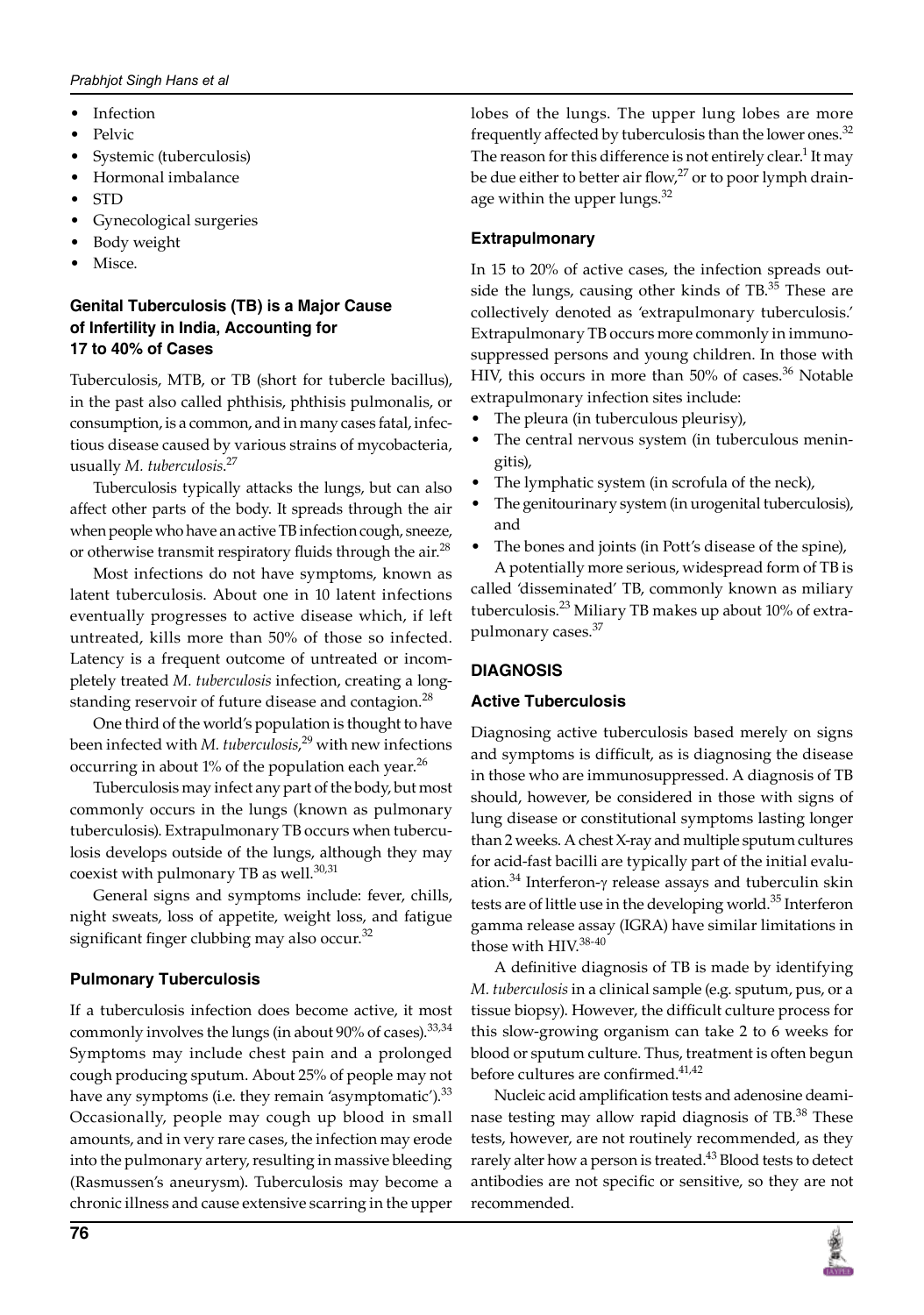## **Latent Tuberculosis**

The Mantoux tuberculin skin test is often used to screen people at high risk for TB.<sup>38</sup> Those who have been previously immunized may have a false-positive test result. The test may be falsely negative in those with sarcoidosis, Hodgkin's lymphoma, malnutrition, or most notably, in those who truly do have active tuberculosis.<sup>27</sup> Interferon gamma release assays (IGRAs), on a blood sample, are recommended in those who are positive to the Mantoux test.<sup>43</sup> These are not affected by immunization or most environmental mycobacteria, so they generate fewer false-positive results.<sup>35</sup> Interferon gamma release assays may increase sensitivity when used in addition to the skin test but may be less sensitive than the skin test when used alone.

#### **Tuberculosis and Ovarian Reserve**

Female genital tuberculosis is not uncommon in countries where pulmonary tuberculosis is widespread. In 92% of cases, genital tuberculosis is secondary to a focus in the lungs, lymph nodes, urinary tract, bones, or joints. Given the hormone-dependent nature of female genital tuberculosis, 90% of cases involve women under 40 years of age. The major presenting symptom is infertility (45–55%),

Improved diagnostic techniques (e.g. endometrial curettage and biopsy, histologic examination of curettage, hysterosalpingography, bacteriologic examination of menstrual blood, laparoscopy, and ultrasonography) have resulted in increased awareness of genital tuberculosis. Another trend has been heightened awareness of the potential role of female genital tuberculosis in infertility.

Incidence of genital tuberculosis in infertile women is as high as 19%.

- Genital organs affected are:
- Fallopian tubes (about 90%)
- Endometrium (50–60%)
- Ovaries (10–30%)
- Cervix, vagina and vulva  $(5\%$  for all combined).<sup>44</sup>

#### **Materials and methods**

The present cross-sectional study was conducted from December 1, 2012, to September 30, 2013, at the Outpatient Department of Obstetrics and Gynecology, Mahatma Gandhi Institute of Medical Sciences, Sitapura, Jaipur, India. The study group consisted of 100 women with genital tuberculosis and the control group of 100 women who had no present or past history of tuberculosis.

#### **Inclusion criteria**

• All infertile patients who were planned for IVF. Participants were spontaneously menstruating with no signs or symptoms suggestive of menopause.

#### **Exclusion criteria**

- Women younger than 22 years or older than 35 years BMI <18.5 or  $>25$
- Women with polycystic ovaries
- Women with a single ovary
- A tubo-ovarian mass
- Ovarian endometrioma
- History of ovarian surgery.

The detailed medical history of each participant was taken, which included her menstrual and obstetric history, and a general medical examination was followed by an abdominal and vaginal evaluation.

A diagnosis of genital tuberculosis was made based either on the results of tests performed from an endometrial aspiration sample (the tests were a polymerase chain reaction to detect *M. tuberculosis* DNA, acid-fast bacilli staining, or liquid culture by means of mycobacteria growth indicator tubes and the Lowenstein-Jensen medium) or on histopathologic, hysterosalpingography, hysteroscopy, or laparoscopy findings. If any of the test for TB was found to be positive, the patient was considered TB positive.

Basal ovarian reserve studies included measuring serum levels of AMH on day 3 [Immunotech method (IOT) in ng/ml], FSH, luteinizing hormone (LH), and E2 [all these hormone levels in serum or plasma were tested using VIDAS automated quantitative test using enzyme-linked fluorescent assay (ELFA)] on day 3 of a natural cycle.

On the same day, the participants underwent a transvaginal ultrasound examination by means of a twodimensional 5.0 MHz probe fitted to a Toshiba Famio 5 (Toshiba Medical Systems Ltd.). Ovarian volume and number of antral follicles were estimated for each ovary on the same day of hormonal assessment.

Control participants underwent the same tests on day 2 or 3 of their menstrual cycle.

Ethics clearance was obtained from the institute's Ethics Committee and written informed consent was provided by all participants prior to enrollment in the study.

#### **STATISTICAL ANALYSIS**

The software used for the statistical analysis were statistical package for social sciences (SPSS) version 21.0 and Epi-info version 3.0.

The statistical tests used were:

- Unpaired or independent t-test is used for comparison of mean value between 2 groups.
- Chi-square test is used to investigate whether distributions of categorical variables differ from one another.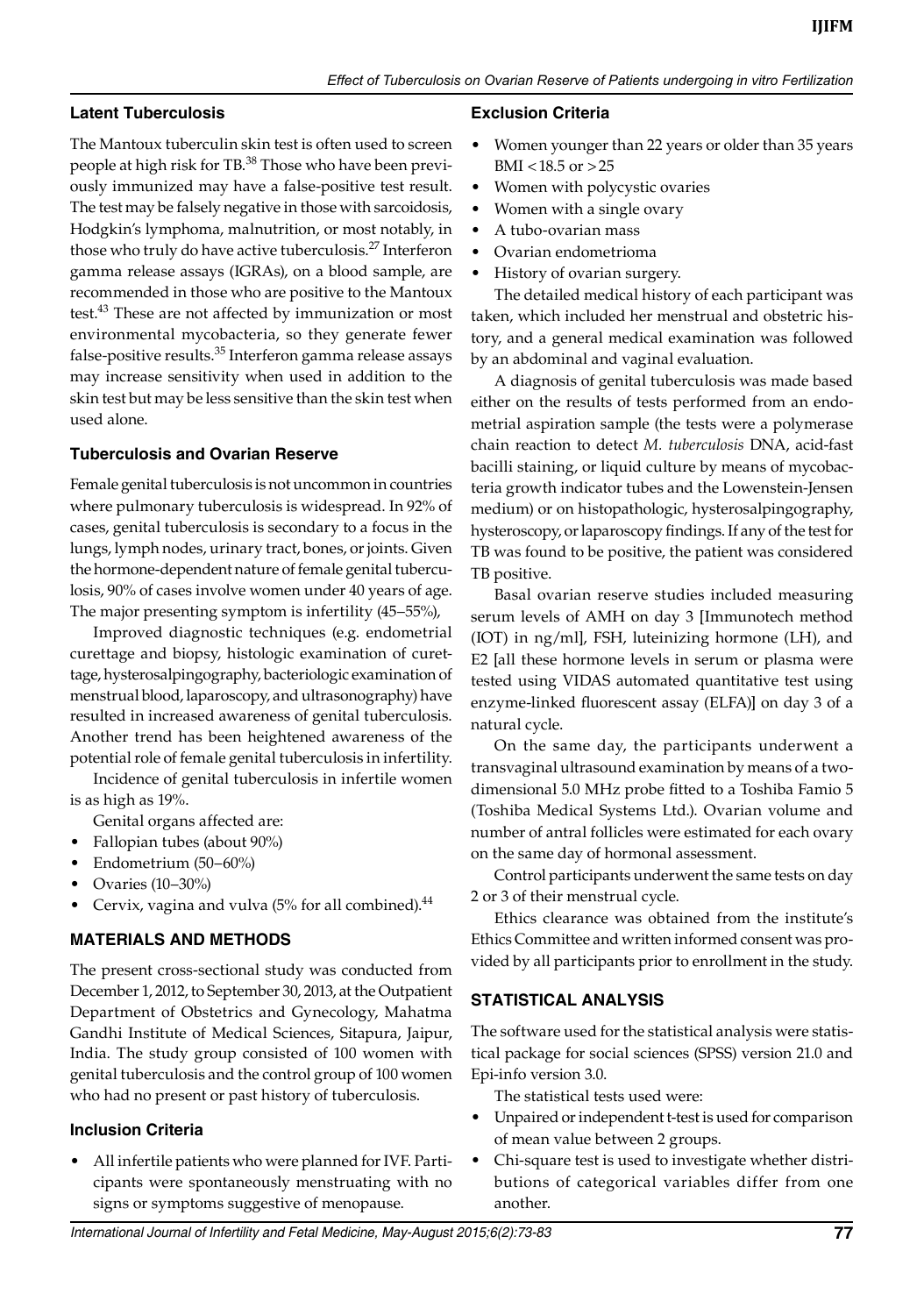The p-value was taken significant when less than 0.05 ( $p$  < 0.05) and confidence interval of 95% was taken.

# **Results**

The comparison of mean FSH, LH, Prolactin, TSH, E2 and AMH was done using unpaired t-test (Table 1). There was a significant difference  $(p<0.05)$  in the mean E2 and AMH between TB negative and TB positive groups. The mean E2 was significantly ( $p < 0.05$ ) more among TB positive group, whereas the mean AMH was significantly (p<0.05) more among TB negative group.

The comparison of mean no. of follicles counted was done using unpaired t-test (Table 2). There was a significant difference  $(p < 0.05)$  in the mean number of follicles counted between TB negative and TB positive groups. The mean number of follicles counted was significantly (p<0.05) more among TB negative group.

The comparison of mean ovarian length in mm, ovarian width in mm, oblique diameter and volume was done using unpaired t-test (Table 3).

There was a significant difference  $(p < 0.05)$  in the mean ovarian width (in mm) between TB negative and TB positive groups. The mean ovarian width (in mm) was significantly ( $p < 0.05$ ) more among TB negative group.

There was a significant difference  $(p < 0.05)$  in the mean ovarian volume between TB negative and TB positive groups. The mean ovarian volume was significantly (p<0.05) more among TB negative group.

# **Discussion**

Studies investigating age-related changes in the hypothalamic-pituitary-ovarian axis have consistently demonstrated physiological and endocrine changes associated with reproductive aging.<sup>45</sup> Ovarian reserve

# **Proforma** 1. Patient ................................................................................................ Regn. no.: ...................................... Date ....................................... 2. Patient's name ................................................................................................................................................................................................. 3. Patient's age ............................ A. 22-25 yrs B. 25-29 yrs C. 30-35 yrs 4. Occupation of patient .................................................................................................................................................................................. 5. Weight ............................................................................................................................................................................................................... 6. Height ................................................................................................................................................................................................................ 7. Husband's name ............................................ Age ............................................... Occupation ............................................................ 8. Duration of married life ............................................................................................................................................................................ 9. Duration of infertility .................................... A. < 5 yrs B. 6-10 yrs C. 11-15 yrs D. 16-20 yrs 10. Main cause of infertility • Tubal factors • Ovulatory disorder • Endometrial factors • Male factors • Combined • Unexplained 11. Type of infertility • primary • Secondary 12. Chief complaints in brief 13. Menstrual history **A. Menarche** B. Present cycles: • Duration of cycles • Regular/irregular • Flow in days • Dysmenorrhea • LMP • Others 14. Obstetric history • Para • Living • Abortion/ectopic • Died: H/O abortion/premature delivery/IUD • Last abortion • Last delivery 15. Past history A. H/O tuberculosis (general/pelvic) B. H/O STD C. H/O DM, Htn, thyroid Ds D. Past surgical history

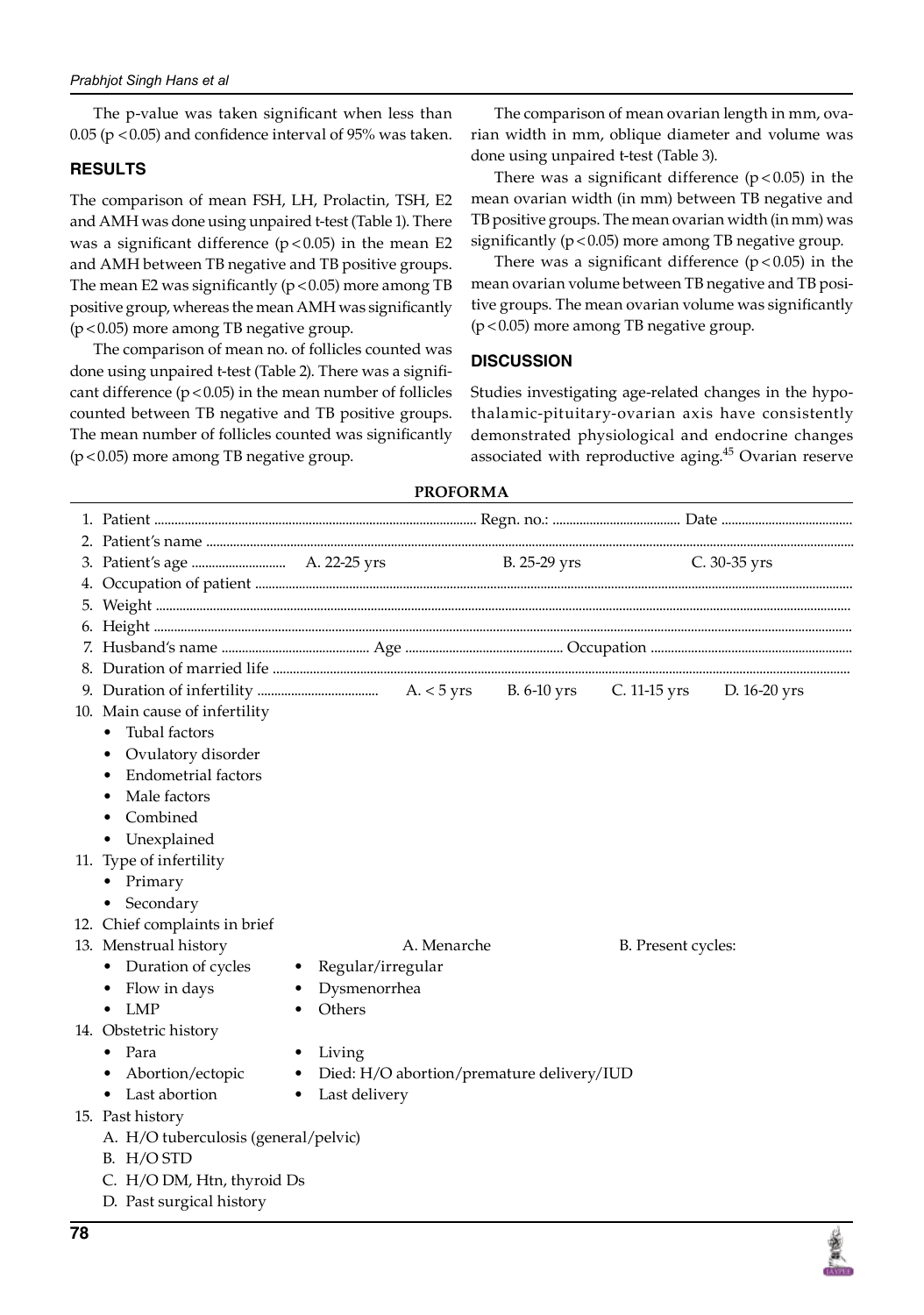- 16. Family history H/O DM, Htn, TB, obesity, infertility in sibling 17. Personal history:
	- Smoking/tobacco chewing
	- Alcohol intake: any other drugs
- 18. Previous management of infertility
	- A. Investigations
		- Semen analysis
		- HSG
		- USG
		- Hormonal profile: FSH/LH-Prolactin/TSH-E2-AMH
		- Others.
	- B. Drugs
- 19. Diagnostic laparoscopy and/or hysteroscopy findings: cervical canal

|     | Uterus                | Fallopian tube   | Ovaries        | <i>Others</i>       |
|-----|-----------------------|------------------|----------------|---------------------|
|     | Av                    | Normal           | Normal         | Tubo-peritoneal     |
|     | Rv                    | $U/L$ patent     | Streak         | Endometriosis       |
|     | Normal size           | $B/L$ patent     | Enlarged       | Pelvic adhesions    |
|     | Bulky                 | U/L hydrosalpinx | <b>PCOD</b>    | <b>Tuberculosis</b> |
|     | Hypoplastic           | B/L hydrosalpinx | Ovarian cyst   |                     |
|     | Fibroid(s)            | B/L ostia        | Chocolate cyst |                     |
|     | Anomalies             | TO mass          | Follicuar cyst |                     |
|     | Capacity              | U/L tubal block  |                |                     |
|     | Endometrium           | B/L tubal block  |                |                     |
| 20. | Basal hormonal levels |                  |                |                     |
|     | FSH                   | LH               |                |                     |
|     | Inhibin A             | AMH              |                |                     |
| 21. | USG                   |                  |                |                     |

- A. Number of follicles Right ovary
- Left ovary B. Ovarian dimensions Length
	- Width

 $21.$ 

- Oblique diameter
- 22. Diagnosis of tuberculosis by
	- TB PCR
	- EB HPR
	- TB IG M
	- AFB culture
	- TB feron gold test.

declines with age and is, therefore, an important determinant of the success of any fertility treatment. Ovarian reserve testing not only predicts fertility but also helps clinicians determine the best doses or protocols to help their patients achieve pregnancy. However, the available tests for ovarian reserve can predict oocyte quantity but not quality. These tests primarily focus on the ovarian response to gonadotropin stimulation. In countries like India, where tuberculosis is endemic, the conception rate is low (19.2%), pregnancy outcome is poor, and the live birth rate is very low (7.2%) among women with genital tuberculosis even after anti-tubercular therapy.

There is a paucity of articles focusing on the extent of ovarian damage in these women, but studies on assisted reproduction have shown poor gonadotropin treatment results, few oocytes retrieved, poor oocyte and embryo quality, and poor pregnancy outcome.<sup>39</sup> Since genital TB often causes no physical symptom, asymptomatic infertile women should be investigated for silent or subclinical genital TB especially in high-risk populations.<sup>42</sup>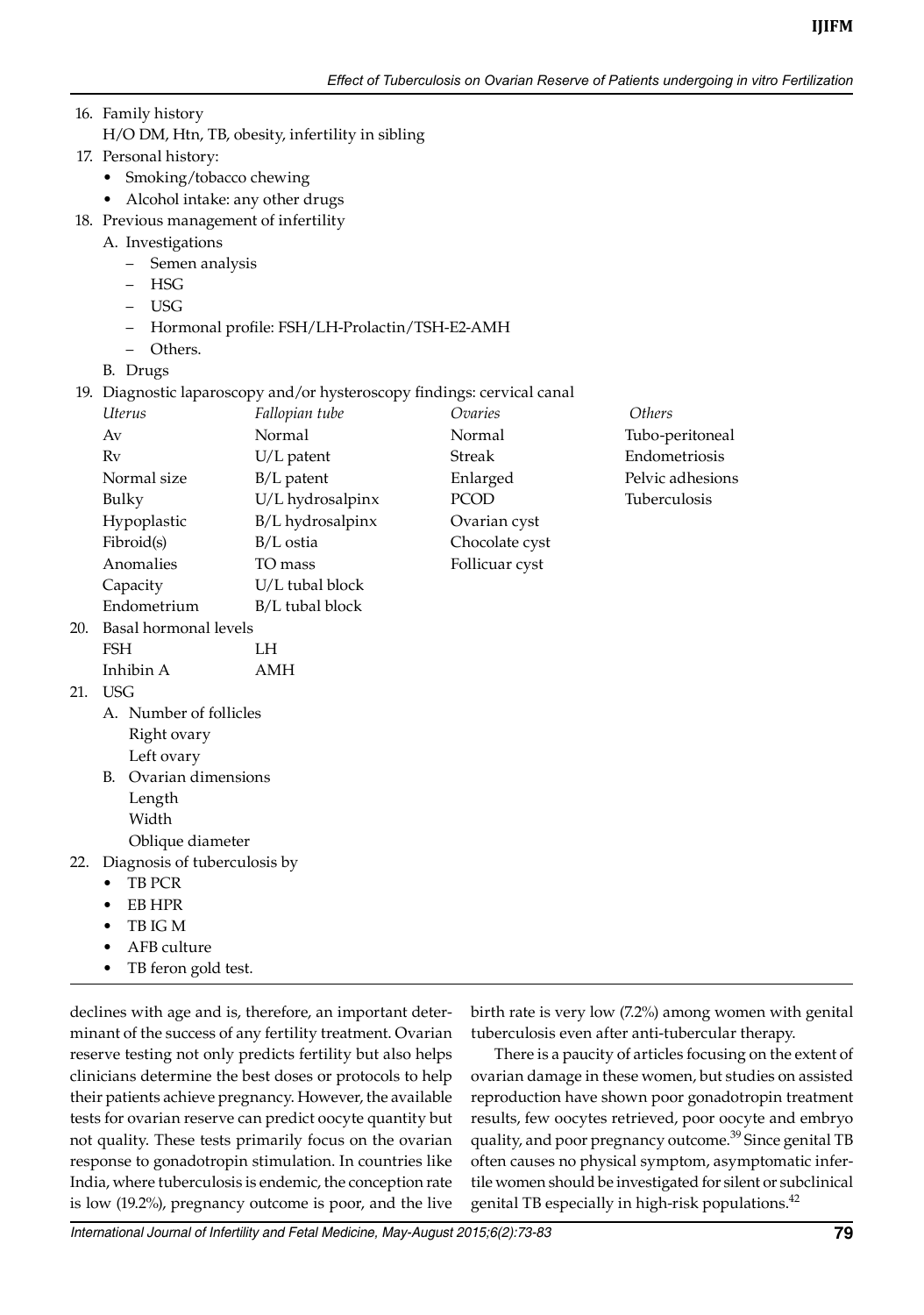The present study assessed the reliability of several ovarian reserve tests when they are used in infertile women with tuberculosis who plan to undergo IVF, and compared the findings with those obtained for women with no present or past history of tuberculosis. By revealing significantly lower serum levels of biochemical markers of ovarian reserve, and a significantly lesser ovarian volume, in women with genital tuberculosis, the study also reveals a compromised ovarian reserve in these women.

On day 3 of the menstrual cycle the mean  $\pm$  SD values for FSH levels were significantly higher in the study than in the control group (8.85 ± 9.07 *vs* 11.35 ± 7.36 IU/L). Similarly, in the study done by Malhotra et al, $^{43}$  the FSH levels were higher in TB positive patients (Table 4).

Of the various endocrine markers of ovarian reserve status, serum FSH level in the early follicular phase, with

high basal levels of FSH suggesting a low ovarian reserve, is perhaps the most widely used. Women with low basal FSH levels respond favorably to ovarian stimulation, as a higher number of oocytes can be retrieved. Our study's results were similar to those published in a study by Gurgan et al<sup>46</sup> and Malhotra et al<sup>43</sup> in which women with genital tuberculosis had significantly higher FSH levels than control participants on day 3 of the menstrual cycle. In the present study, the mean FSH/LH ratio was significantly  $(p < 0.05)$  more among TB positive group than TB negative group. Whereas the mean number of follicles counted was significantly ( $p$  < 0.05) more among TB negative group than TB positive group. Hence, increased levels of FSH can be correlated with decreased follicle count.

There was a significant difference  $(p < 0.05)$  in the mean E2 and AMH between TB negative and TB positive groups. The mean E2 was significantly  $(p<0.05)$  more

|  |  |  | Table 1: Mean FSH, LH, Prolactin, TSH, E2 and AMH in TB positive and TB negative patients |  |  |  |  |  |  |  |  |
|--|--|--|-------------------------------------------------------------------------------------------|--|--|--|--|--|--|--|--|
|--|--|--|-------------------------------------------------------------------------------------------|--|--|--|--|--|--|--|--|

|                 |             |       |       |           |            |                 | 95% Confidence interval |          |
|-----------------|-------------|-------|-------|-----------|------------|-----------------|-------------------------|----------|
| <b>Hormones</b> | Diagnosis   | Mean  | SD    | t-value   | p-value    | Mean difference | Lower                   | Upper    |
| <b>FSH</b>      | TB negative | 8.85  | 9.07  | $-2.138$  | $0.034*$   | $-2.496$        | $-4.798$                | $-0.193$ |
|                 | TB positive | 11.35 | 7.36  |           |            |                 |                         |          |
| LН              | TB negative | 7.44  | 8.73  | 0.035     | 0.972      | 0.048           | $-2.66$                 | 2.76     |
|                 | TB positive | 7.39  | 10.61 |           |            |                 |                         |          |
| Prolactin       | TB negative | 9.64  | 7.70  | $-1.454$  | 0.148      | $-1.655$        | $-3.90$                 | 0.59     |
|                 | TB positive | 11.29 | 8.39  |           |            |                 |                         |          |
| <b>TSH</b>      | TB negative | 2.66  | 2.19  | 0.436     | 0.664      | 0.136           | $-0.48$                 | 0.75     |
|                 | TB positive | 2.52  | 2.22  |           |            |                 |                         |          |
| E <sub>2</sub>  | TB negative | 32.20 | 9.01  | $-21.939$ | $0.000***$ | $-31.563$       | $-34.40$                | $-28.73$ |
|                 | TB positive | 63.76 | 11.22 |           |            |                 |                         |          |
| AMH             | TB negative | 3.54  | 2.06  | 4.824     | $0.000***$ | 1.385           | 0.82                    | 1.95     |
|                 | TB positive | 2.15  | 2.00  |           |            |                 |                         |          |

Unpaired t-test; \*Significant difference, \*\*\* Very highly significant difference (p≤0.001)

**Table 2:** Mean number of follicles counted in TB positive and TB negative patients

|             | No. of follicles<br>counted | 95% Confidence interval |         |            |                 |       |       |
|-------------|-----------------------------|-------------------------|---------|------------|-----------------|-------|-------|
| Diagnosis   | Mean                        | SD                      | t-value | p-value    | Mean difference | Lower | Upper |
| TB negative | 11.10                       | 1.09                    | 8.547   | $0.000***$ | 1.320           | 1.02  | .63   |
| TB positive | 9.78                        | 1.10                    |         |            |                 |       |       |

Unpaired t-test; \*\*\*Very highly significant difference (p≤0.001)

Table 3: Mean and standard deviation of ovarian length, ovarian width, oblique diameter and volume in TB positive and TB negative patients

|                                                                                                                    |             |          |         |         |            |                 |           | 95% Confidence interval |
|--------------------------------------------------------------------------------------------------------------------|-------------|----------|---------|---------|------------|-----------------|-----------|-------------------------|
|                                                                                                                    | Diagnosis   | Mean     | SD      | t-value | p-value    | Mean difference | Lower     | Upper                   |
| Ovarian length (mm)                                                                                                | TB negative | 26.17    | 3.62    | 1.077   | 0.283      | 0.678           | $-0.56$   | 1.92                    |
|                                                                                                                    | TB positive | 25.49    | 5.15    |         |            |                 |           |                         |
| Ovarian width (mm)                                                                                                 | TB negative | 21.03    | 3.04    | 3.618   | $0.000***$ | 1.372           | 0.62      | 2.12                    |
|                                                                                                                    | TB positive | 19.65    | 2.26    |         |            |                 |           |                         |
| Oblique diameter                                                                                                   | TB negative | 23.55    | 2.31    | 1.283   | 0.201      | 0.534           | $-0.29$   | 1.35                    |
|                                                                                                                    | TB positive | 23.02    | 3.46    |         |            |                 |           |                         |
| Volume                                                                                                             | TB negative | 13244.53 | 1913.97 | 1.190   | $0.036*$   | 1044.885        | $-687.15$ | 1776.92                 |
|                                                                                                                    | TB positive | 12199.64 | 3279.77 |         |            |                 |           |                         |
| Unpaired t-test: *Significant difference ( $p \le 0.05$ ): ***Very highly significant difference ( $p \le 0.001$ ) |             |          |         |         |            |                 |           |                         |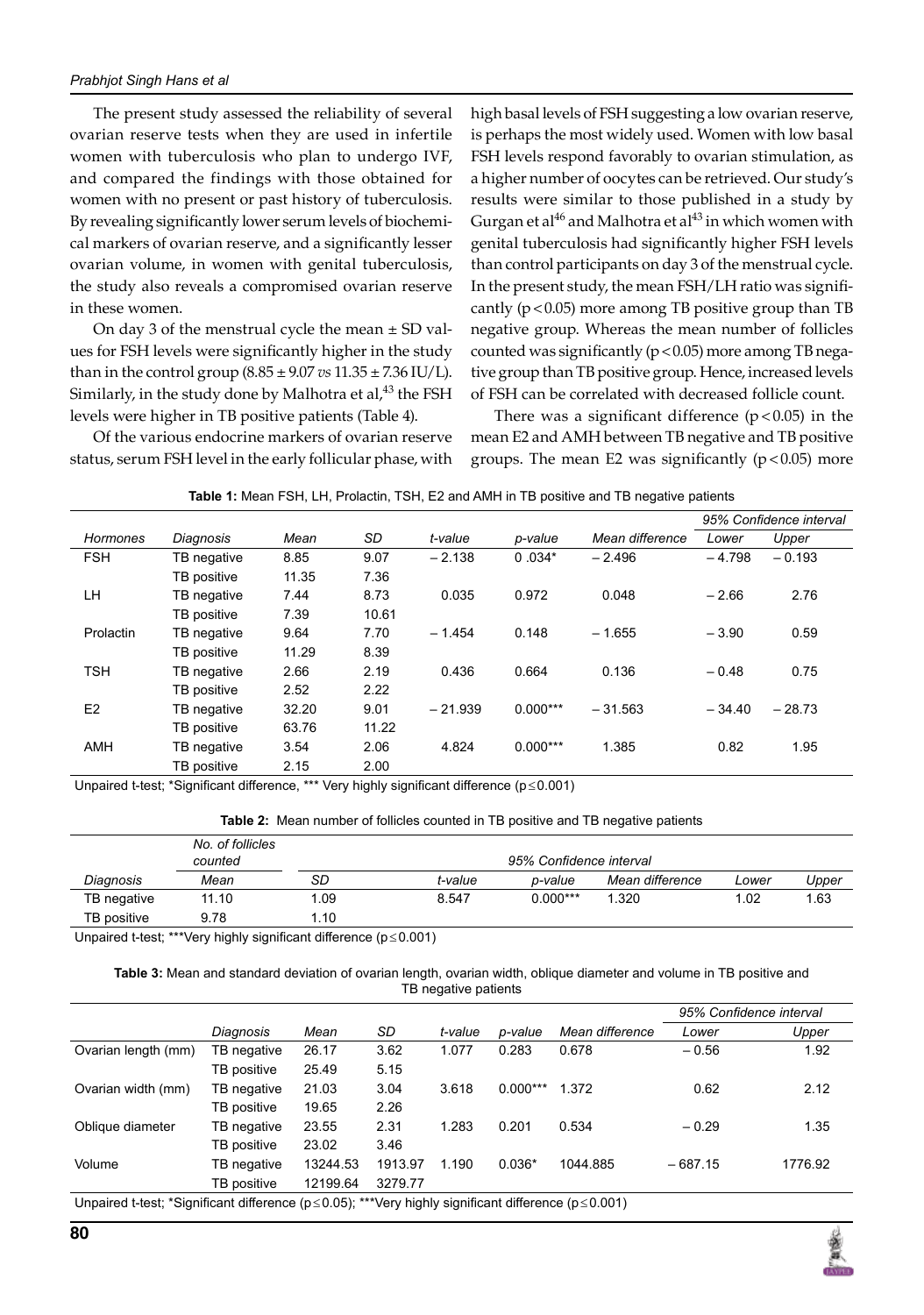among TB positive group, whereas the mean AMH was significantly ( $p$ <0.05) more among TB negative group (Table 5).

The results of present study were in accordance with the study of Jirge et al, that concluded that mean AMH levels were low in TB positive group than TB negative group.

Beyond maternal age and smoking status, ovarian volume is a better measure of ovarian reserve than basal FSH.<sup>47</sup> In their evaluation of ovarian diameter in the early follicular phase of the menstrual cycle, Bowen et al<sup>48</sup> concluded that women with diminished ovarian reserve have significantly lower ovarian diameters than those with other factors for infertility. As age advances ovarian volume decreases. Women with small ovaries tend to respond poorly to ovulation induction and discontinue IVF-embryo transfer procedures at higher rates than those with ovaries of normal size for their age.

Women with small ovaries tend to respond poorly to ovulation induction and discontinue IVF-embryo transfer procedures at higher rates than those with ovaries of normal size for their age. Total ovarian volume and volume of the smallest ovary were found to be predictors distinct from maternal age for the smallest ovary, but not total ovarian volume, predicted clinical pregnancy occurrence<sup>47</sup> (Table 6). The mean ovarian volume was significantly (13244.53 ± 1913.97 *vs* 12199.64 ± 3279.77 mm<sup>3</sup> p 0.036\*) more among TB negative group than TB positive group Thus, TB negative group patients are expected to respond better to ovulation induction than TB positive group.

On cycle day 3, the number of antral follicles provides prognostic information on the occurrence of ovarian response during hormone stimulation for IVF.<sup>5</sup> In the present study, there was a significant difference  $(p < 0.05)$ in the mean number of follicles counted between TB negative and TB positive groups. The mean number of follicles counted was significantly ( $p < 0.05$ ) more among TB negative group.

The antral follicle count reflects ovarian reserve in women of reproductive age. It is accepted that a decrea-

sing stock of primordial follicles results in a decrease in the number of antral follicles that will eventually provide an ovulatory follicle.<sup>43</sup> During infertility treatment, this phenomenon manifests as a reduction in the number of dominant follicles developing in response to high doses of exogenous gonadotropins. In a prospective study, Bancsi et al<sup>49</sup> found that antral follicle count was the best single predictor for poor ovarian response, better than patient age or basal FSH and inhibin B levels. A low count is a sign of ovarian aging that occurs earlier than the elevation of serum FSH levels. A meta-analysis has further shown antral follicle count to be a better predictor of poor ovarian response than basal FSH (Table  $7$ ).<sup>50</sup>

It could be argued that the best predictor of ovarian reserve for women with genital tuberculosis would be pregnancy. Endometrial damage is often present in these women, however, which could be a confounding factor. Another possibility would be to assess oocyte yield at IVF, but the different dosages and protocols used for ovarian stimulation could produce misleading results. This is why adopted model for ovarian reserve assessment was the matching of women with genital tuberculosis and control participants by age and body mass index.

Ovarian aging seems to have a major role in fertility outcome. It is related to a decrease in the quality of oocytes and a gradual decline in the number of primordial follicles. Patients with a diagnosis of genital tuberculosis should not be excluded from undergoing assisted reproduction procedures simply because of their disease. However, because test validation may facilitate both protocol decisions and prognosis, clinical and research endeavors need to focus on validating the tests used to assess ovarian reserve in women with genital tuberculosis who wish to attempt IVF. In conclusion, there is no single absolute method of assessing ovarian reserve, but a combination of methods can closely predict the outcome of IVF cycles in women with genital tuberculosis.

#### **Conclusion**

The present study highlights that women with genital tuberculosis have poor ovarian reserve in comparison

| Hormone    | TB negative     | TB positive      | p-value  | 95% Confidence interval for difference<br>between the two groups |
|------------|-----------------|------------------|----------|------------------------------------------------------------------|
| FSH (IU/L) | $8.85 \pm 9.07$ | $11.35 \pm 7.36$ | $0.034*$ | $-4.798$ to $-0.193$                                             |

|              |                                                         |                   |            | 95% Confidence interval for difference |
|--------------|---------------------------------------------------------|-------------------|------------|----------------------------------------|
| Dimension    | TB negative                                             | TB positive       | p-value    | between the two groups                 |
| $E2$ (pg/ml) | $32.20 \pm 9.01$                                        | $63.76 \pm 11.22$ | $0.000***$ | $-34.40$ to $-28.73$                   |
| AMH (ng/ml)  | $3.54 \pm 2.06$                                         | $2.15 \pm 2.00$   | $0.000***$ | $0.82 - 1.95$                          |
|              | ***p-value = 0.000 (very highly significant difference) |                   |            |                                        |

*International Journal of Infertility and Fetal Medicine, May-August 2015;6(2):73-83* **81**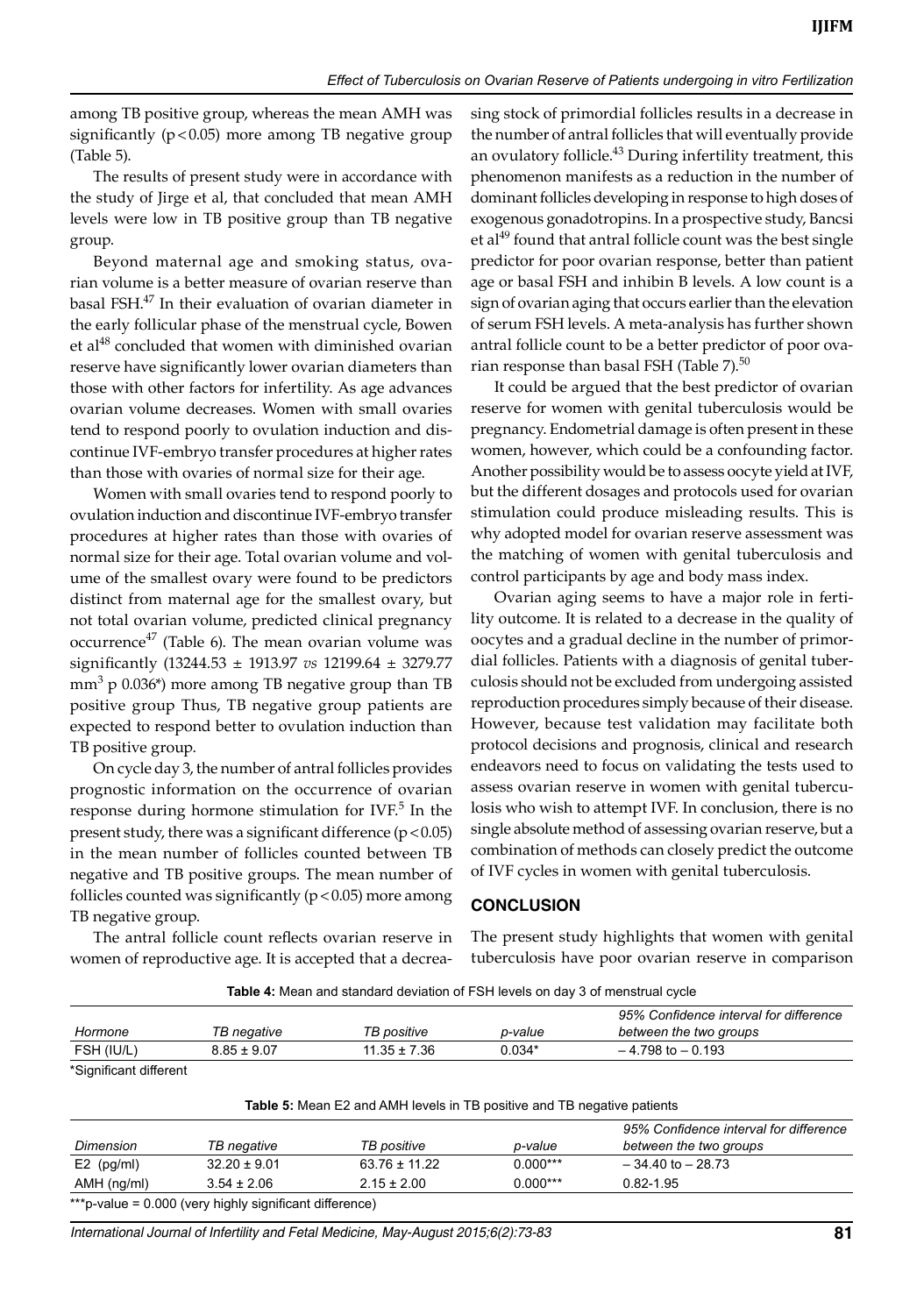| <b>Table 6:</b> Mean ovarian volume in TB positive and TB negative patients |                        |                        |          |                                                                  |  |  |
|-----------------------------------------------------------------------------|------------------------|------------------------|----------|------------------------------------------------------------------|--|--|
| Dimension                                                                   | TB negative            | TB positive            | p-value  | 95% Confidence interval for<br>difference between the two groups |  |  |
| Volume                                                                      | $13244.53 \pm 1913.97$ | $12199.64 \pm 3279.77$ | $0.036*$ | – 687.15 to 1776.92                                              |  |  |

**Table 7:** Tuberculosis positive and TB negative patients based on age groups\*

|            | Diagnosis                    | Chi-square value |                  |         |       |
|------------|------------------------------|------------------|------------------|---------|-------|
|            | TB negative                  | TB positive      |                  | p-value |       |
| Age groups | Less than 25 years           | 16 (16.0%)       | 11 (11.0%)       | 1.484   | 0.476 |
|            | $25-29$ years                | 39 (39.0%)       | 37 (37.0%)       |         |       |
|            | 30-35 years                  | 45 (45.0%)       | 52 (52.0%)       |         |       |
|            | Total                        | 100 (100.0%)     | 100 (100.0%)     |         |       |
|            | Age in years (mean $\pm$ SD) | $28.35 \pm 5.68$ | $29.09 \pm 7.81$ |         |       |

Chi-square test; \*Significant difference (p≤0.05)

to women of similar age without tuberculosis. Since genital tuberculosis is a common cause of infertility in the Indian subcontinent, it is absolutely necessary to have knowledge of the effect of the disease on every organ of the reproductive system.

It can be concluded that there is no single absolute method of assessing ovarian reserve, but a combination of methods can closely predict the outcome of IVF cycles in women with genital tuberculosis.

## **References**

- 1. Broekemans FJ, et al. Ovarian reserve tests in infertility practice and normal fertile women. Maturitas 1998;30(2): 205-214.
- 2. Broekemans FJ, et al. A systematic review of tests predicting ovarian reserve and IVF outcome. Hum Reprod Update 2006;12(6):685-718.
- 3. Pellicer A, Lightman A, Diamond MP, Russell JB, DeCherney AH. Outcome of in vitro fertilization in women with low response to ovarian stimulation. Fertil Steril 1987; 47(5):812-815.
- 4. Jenkins JM, Davies DW, Devonport H, et al. Comparison of poor responders with good responders using a standard buserelin/human menopausal gonadotrophin regime for in vitro fertilization. Hum Reprod 1991;6(7):918-921.
- 5. Bancsi LF, Broekmans FJ, Eijkemans MJ, de Jong FH, Habbema JD, the Velde ER. Predictors of poor ovarian response in in vitro fertilization: a prospective study comparing basal markers of ovarian reserve. Fertil Steril 2002 Feb; 77(2):328-336.
- 6. Nasseri A, Mukherjee T, Grifo JA, Noyes N, Krey L, Copperman AB. Elevated day 3 follicle stimulating hormone and/or estradiol may predict fetal aneuploidy. Fertil Steril 1999;71(4):715-718.
- 7. Magli MC, Gianaroli L, Munne S, Ferraretti AP. Incidence of chromosomal abnormalities from a morphologically normal cohort of embryos in poor-prognosis patients. J Assist Reprod Genet 1998;15(5):297-301.
- 8. Munne S, Alikani M, Tomkin G, Grifo J, Cohen J. Embryo morphology, developmental rates, and maternal age are correlated with chromosome abnormalities. Fertil Steril 1995;64(2):382-391.
- 9. Levi AJ, Raynault MF, Bergh PA, Drews MR, Miller BT, Scott RT. Reproductive outcome in patients with diminished ovarian reserve. Fertil Steril 2001;76(4):666-669.
- 10. Broekmans FJ, Kwee J, Hendriks DJ, et al. A systematic review of tests predicting ovarian reserve and IVF outcome. Hum Reprod Update 2006;12(6):685-718.
- 11. Roberts JE, Spandorfer S, Fasouliotis SJ, et al. Taking a basal follicle-stimulating hormone history is essential before initiating in vitro fertilization. Fertil Steil 2005;83(1):37-41.
- 12. licciardi FL, Liu HC, Rosenwaks Z. Day 3 estradiol serum concentrations as prognosticators of ovarian stimulation response and pregnancy outcome in patients undergoing in vitro fertilization. Fertil Steril 1995;64(5):991-994.
- 13. Seifer DB, Baker VL, Leader B. Age-specific serum antimullerian hormone values for 17,120 women presenting to fertility centers within the United States. Fertil Steril 2011;95(2): 747-750.
- 14. Nelson SM, Anderson RA, Broekmans FJ, Raine-Fenning N, Fleming R, la marka A. Anti-Mullerin hormone: clairvoyance or crystal clesr? Hum Reprod 2012 Mar;27(3):631-636.
- 15. Broer SL, Dolleman M, Opmeer BC, et al. AMH and AFC as predictors of excessive response in controlled ovarian hyperstimulation: a meta-analysis. Hum Reprod Update 2011;17(1):46-54.
- 16. Broer SL, Dolleman M, Opmeer BC, et al. AMH and AFC as predictors of excessive response in controlled ovarian hyperstimulation: a meta-analysis. Hum Reprod Update 2011;17(1):46-54.
- 17. Broer SL, Eijkemans MJ, Scheffer GJ, et al. Anti-mullerian hormone predicts menopause: a long-term follow-up study in normo-ovulatory women. J Clin Andocrinol Metab 2011;96(8):253-259.
- 18. Pigny P, Merlen E, Robert Y, et al. Elevated serum level of anti-mullerian hormone in patients with polycystic ovary syndrome: relationship to the ovarian follicle excess and to the follicular arrest. J Clin Endocrinol Metab 2003;88(12): 5957-5962.
- 19. Buyuk E, Seifer DB, Illions E, et al. Elevated body mass index is associated with lower serum anti-Mullerian hormone levels in infertile women with diminished ovarian reserve but not with normal ovarian reserve. Fertil Steril 2011;95(7): 2364-2368.
- 20. Wallace WHB, Kelsey TW. Human ovarian reserve from conception to the menopause. PLoS ONE 2010;5(1):e8772.